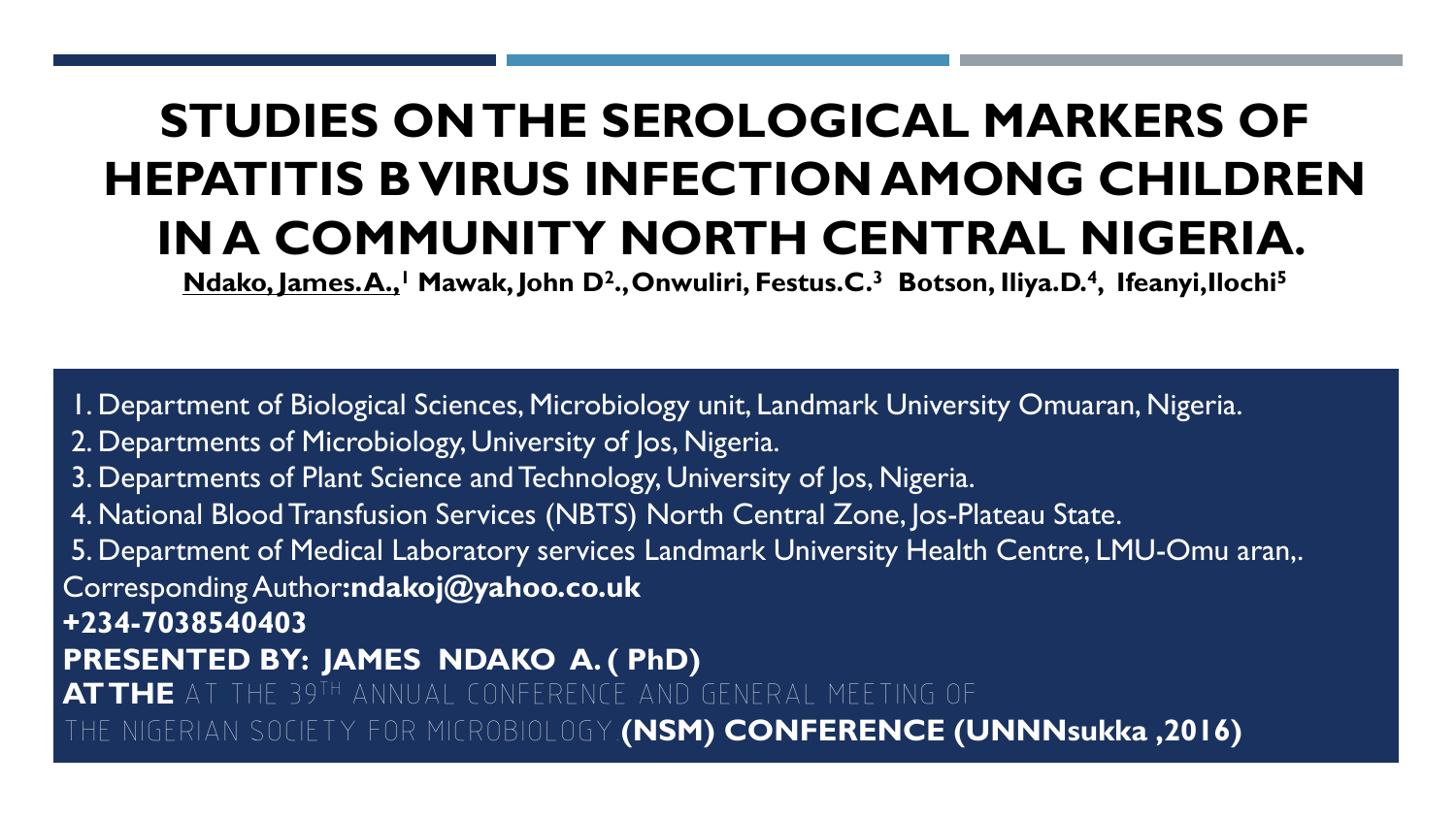## **ABSTRACT**

**Background:** Globally, hepatitis B virus (HBV) infection has been identified as one of the most common infectious diseases of major health concern. This study was conducted to assess the prevalence of Hepatitis B virus infection among Children in selected communities at Riyom L.G.A. of Plateau State Nigeria.

**Methodology**: Two hundred (200) sera samples were collected from Pupils attending Primary Schools at three locations of study and analyzed using the HBsAg Monolisa ELISA kit and the HBV-5 panel test for the qualitative assessment of the markers of hepatitis B virus infection in human serum, plasma and whole blood. **Result**: Overall result from the total samples assayed showed that, 58(29.0%) were seropositive, [{P value of 0.020}:P < 0.05] which indicates statistical significance. considering age of infection, children aged 5-9 years recorded a high prevalence of 15.0 %, [{ P value of 0.460}: P > 0.05]. Gender consideration of subjects screened showed that male subjects had a prevalence of 19.0% compared to 10.0% for Females  $[\{P \text{ value of } 0.0435\} : P < 0.05]$ .Risk factors such as blood transfusion accounted for 1.5%, [{P value of 0.6138}: P > 0.05], while subjects with traditional method of circumcision recorded a higher prevalence of 9.5% [{P value of 0.3120}:P< 0.05]. Considering markers for HBV infection, findings showed that the highest rate of positivity recorded with the HBsAg showed 25% among children screened, HBeAg recorded 4.0%. Anti-HBs which indicate antibody to the HBsAg showed 35(17.5%) positivity while, Anti-HBe positivity recorded 15.0%.Similarly, Anti-HBc Positivity showed a record of 13.5% positivity.

**Conclusion**: The result obtained from this study showed a higher prevalence of the Hepatitis B Virus at our locations of study compared to similar studies conducted earlier within our location of study. It is strongly suggested that accurate diagnosis with effective screening of pregnant mothers be intensified, while the need for timely vaccination of children at risk be promptly embarked upon.

#### KEY WORDS: **HBV Infection, Serological markers, Children.**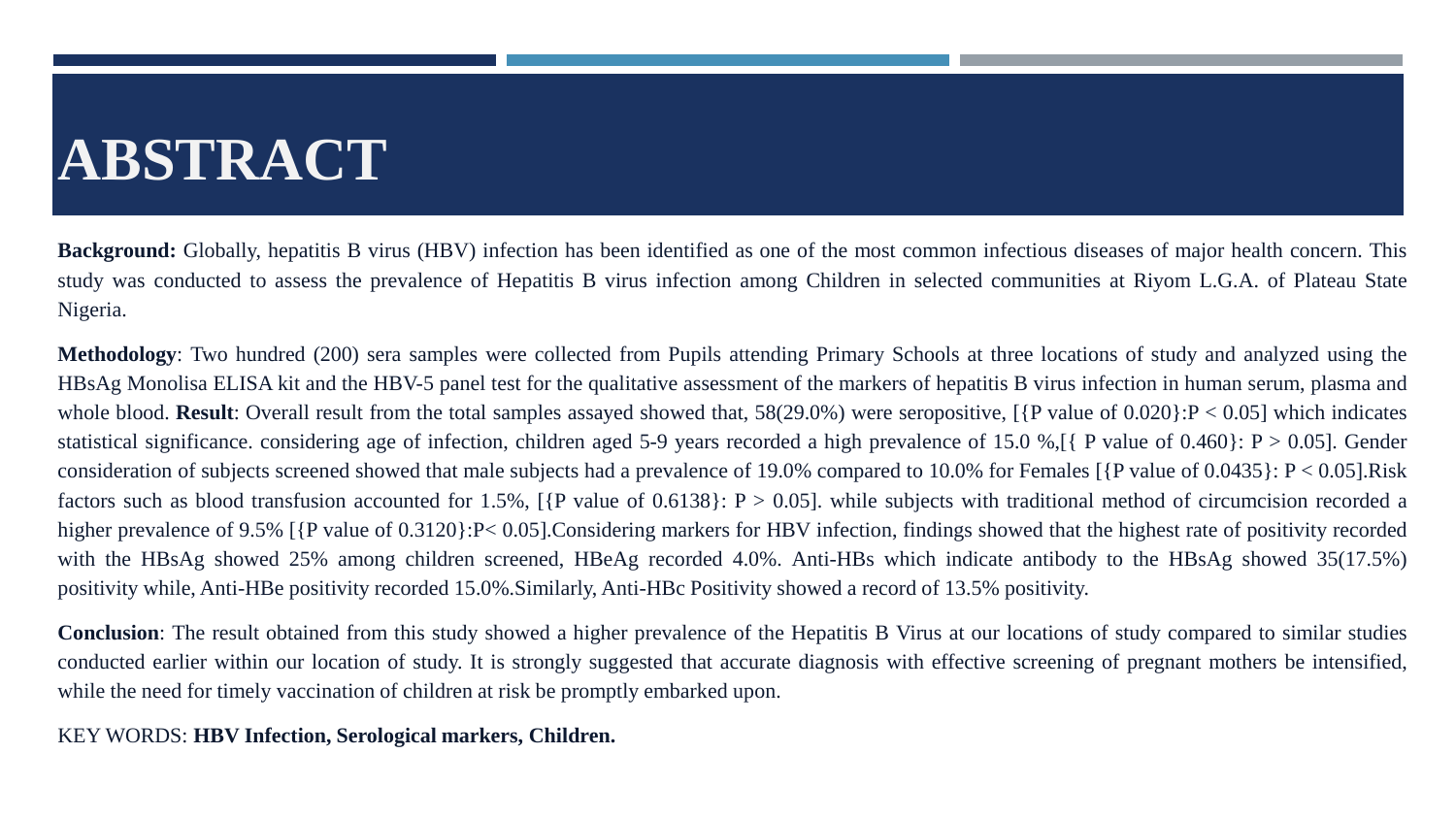# **INTRODUCTION**

- Hepatitis B virus (HBV) is a double stranded circular DNA virus; belonging to the family hepadnaviridae (Prescott *et al.,* 2008*).*The virus primarily interferes with the functions of the liver by replicating in liver cells called the hepatocytes (Kramvis *et al.,* 2005).
- Globally it causes about 1.2 million deaths per year due to its various complications including chronic hepatitis, liver cirrhosis, and liver cancer. An estimated 2 billion people have been infected with HBV, with 350-400 million of them remaining chronic carriers worldwide (Lavanchy, 2004).
- It has also been estimated that  $25 30\%$  these chronically infected persons are at high risk of death from liver cirrhosis and cancer (WHO, 2004)<sup>.</sup> In Africa, the number of HBV carriers is estimated to **be about 50 million representing about 10-20% of the general population and as many as 12.5 million will eventually die due to complications from hepatitis B – chronic hepatitis, cirrhosis and hepatocellular carcinoma (HCC)** (Kire,1996).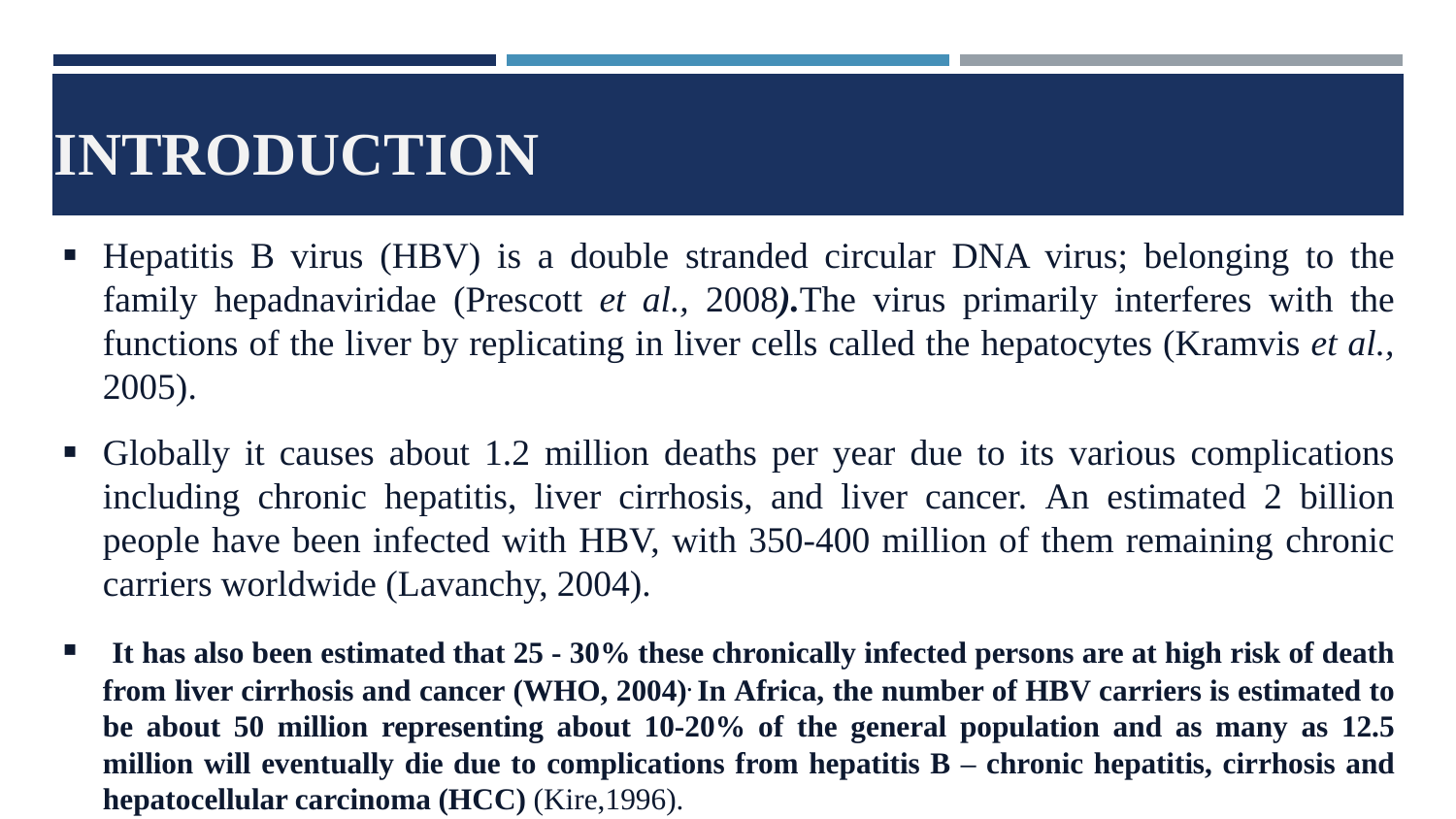### **INTRODUCTION**

- Hepatitis B infection is hyper-endemic in Nigeria (Baba *et al*., 2000 ; Sirisen *et al.,* 2002). In children, the infection occurs early in life and studies report hepatitis B surface antigen (HBsAg) prevalence rates of 20% while in adult population the rate varies from 10—38%.
- Younger age at acquisition of infection continues to be the most important predictor of chronic carriage and those who develop chronic hepatitis B have a 15 - 40 % risk of developing the complications (Custer *et al*., 2004;Yazigi *et al*., 2007) .
- **This chronicity being due to their immature immune system. More than 95% of** adults spontaneously recover from an acute HBV infection as defined by clearance of the HBsAg from the blood, an effect that reflects the host's degree of immune response, (Thio *et al*., 2002 ;Yazigi *et al.,* 2007).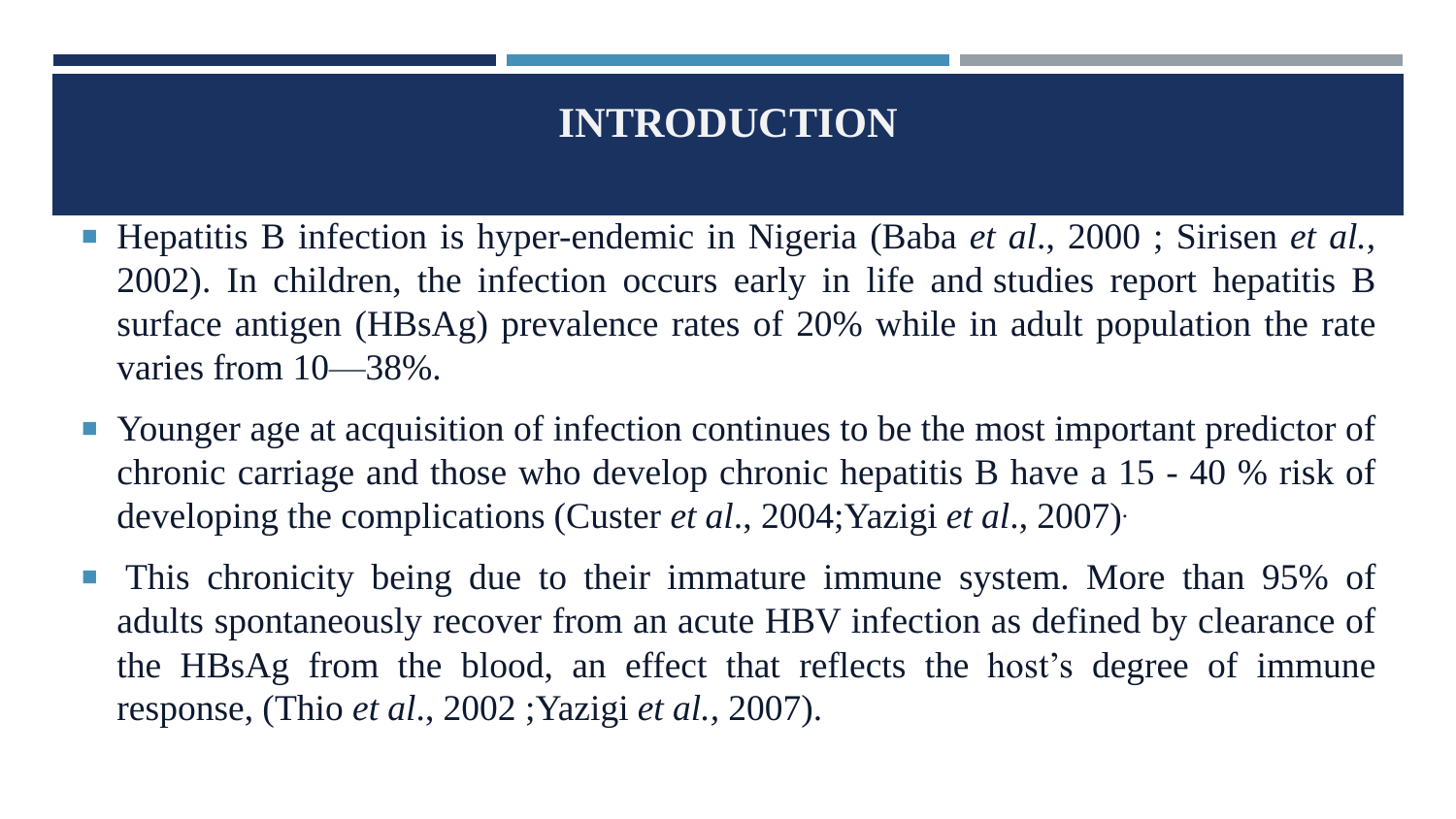The global burden of the disease attributable to hepatitis B remains enormous, and this is largely due to lack of universal vaccination. Although high screening rates have been achieved among pregnant women, current efforts to identify and track infants born to HBsAg-positive mothers are inadequate.

Advances in the prevention of perinatal HBV transmission will depend on improved health department identification, tracking, and case management of infants born to HBsAg-positive mothers (CDC,1994) .

Hepatitis B is preventable through vaccination and studies have confirmed protection following vaccination in both industrialized and non-industrialized communities (Alexander *et al.,* 2006) . Hence mass vaccination of the population should become paramount on a global scale, as this will decrease the reservoir of chronic carriers able to spread the virus.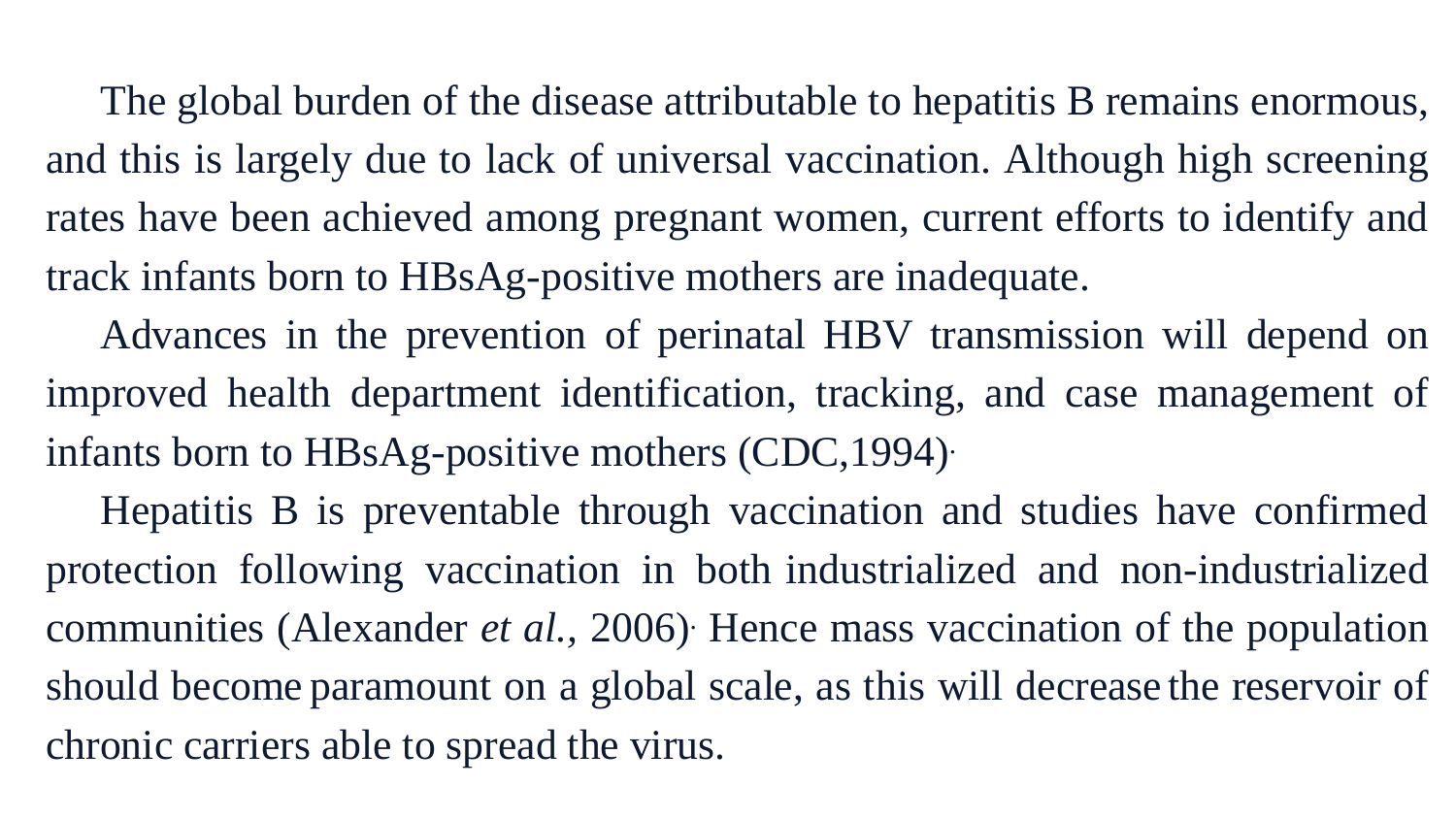### **Materials and Methods**

**Study area:** The study was carried out at selected communities in Riyom Local Government area of Plateau state, Nigeria.

**Ethical consideration**: Ethical approval for this research work was sought and obtained from the National Blood Transfusion Services (NBTS), North central zone Center-Plateau State Specialist Hospital-Jos Nigeria.

**Informed consent**: Informed consent – both verbal and written, were obtained from the child and/or the parent (s). They were however duly educated on the need for and benefits of the study.

**Study Population:** Subjects studied include two hundred (200) children aged 0-11years. A wellstructured questionnaire was designed and administered for the study. This was used to obtain social and demographic information of consenting participants.

**Inclusion and Exclusion criteria**: Subjects who gave informed consent through their parents or guardians and are asymptomatic by routine screening, were included in the study, subjects who had once been vaccinated with the required three doses of the vaccine and those who declined to offer consent were excluded from the study.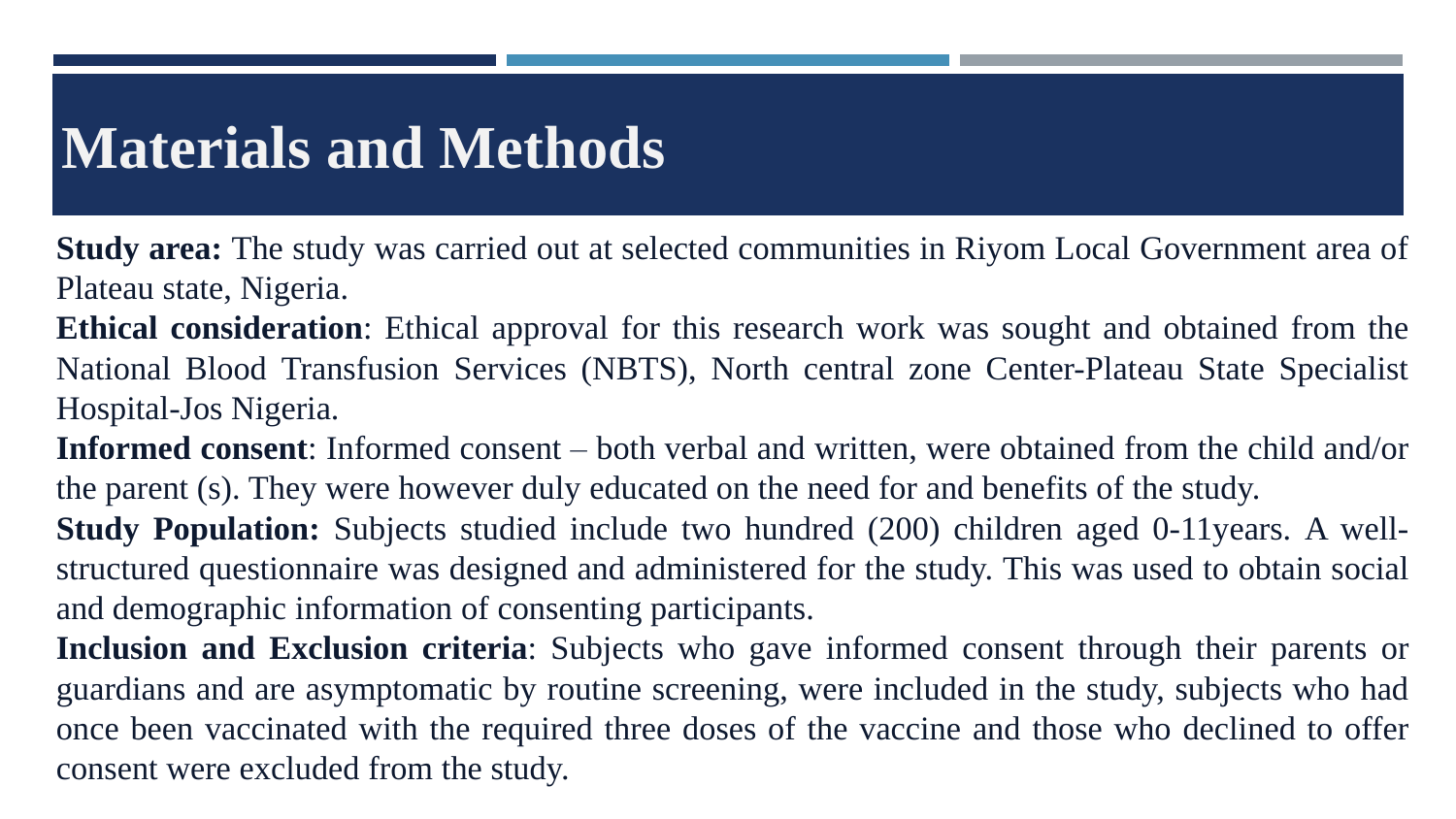**Collection and processing of specimens:** Three milllilitre (3ml) of blood samples were collected aseptically by venipuncture. Each blood sample obtained was transferred into a carefully labeled plastic microtitre tube containing ethylene diamine tetraacetic acid (EDTA) and stored in the refrigerator at 4°C.Each resultant supernatant (Plasma) was carefully decanted into a new labeled tube and stored at -20°C prior use.

**Laboratory Analysis:** Assay of collected sample was carried out by HBsAg ELISA test reagent manufactured by Biorad Laboratories. Monolisa HBsAg ULTRA assay is a one-step enzyme Immunoassay technique of the "Sandwich" type for the detection of the surface antigen of the Hepatitis B virus (HBsAg) in the serum or plasma.

**Screening using the 5-panel test kits for Serological markers:** HBV-5 panel test for the qualitative assessment of the markers of hepatitis B virus infection in human serum, plasma and whole blood. The HBV Panel Test is an Immunochromatographic assay method to quickly detect five major markers of HBV infections, HBsAg, Anti-HBs (HBsAb), Anti-HBc (HBcAb), HBeAg and Anti-HBe (HBeAb) in human blood specimens.

**Statistical Analysis:** Data obtained were subjected to Appropriate statistical analysis.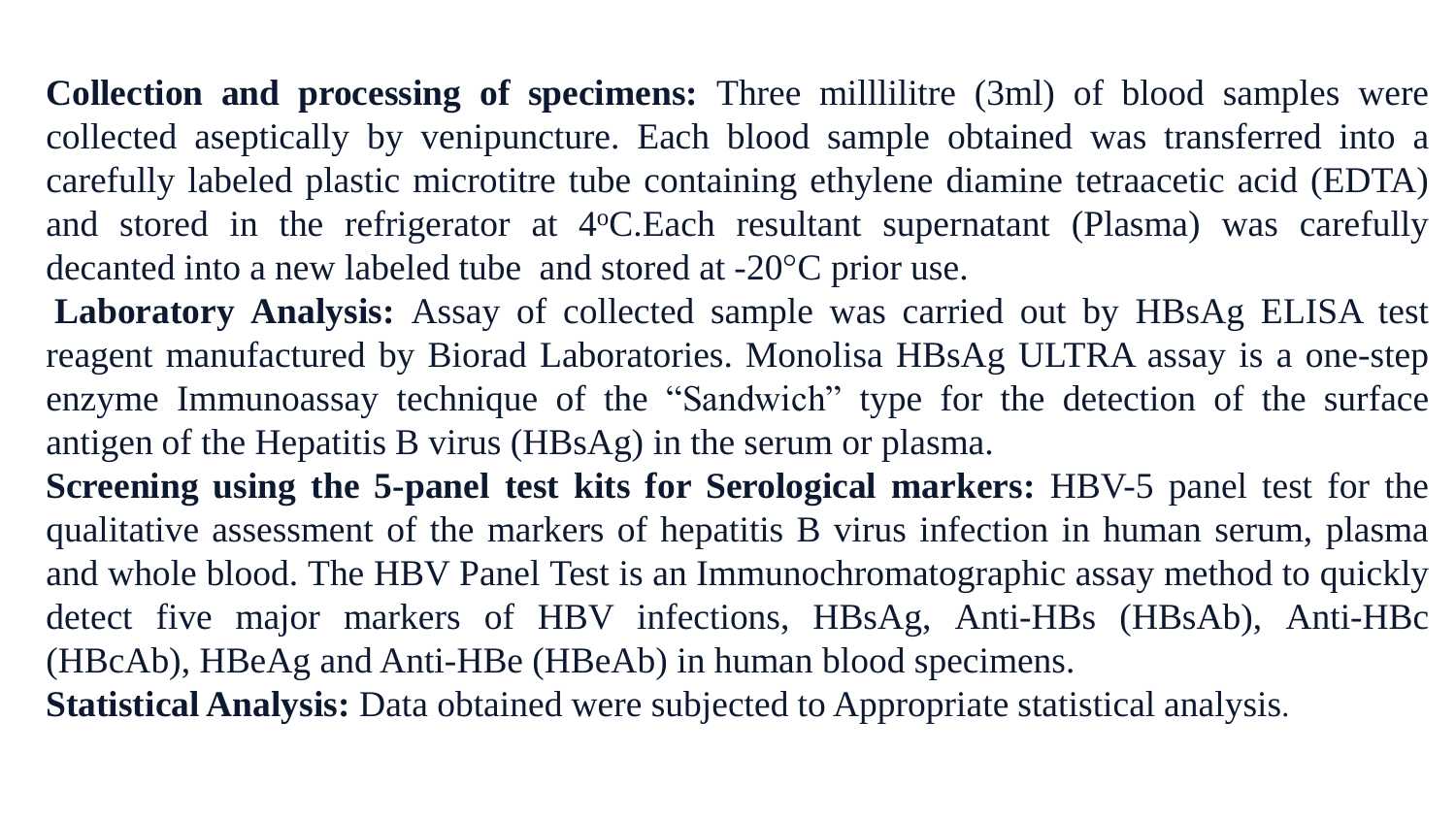# **RESULTS**

- Prevalence of HBV among the Children screened showed that Male subjects recorded a prevalence of (38)19.0% out of the 110(55.0%) subjects screened in this category, Compared to Female subjects with a prevalence of 20(10.0%) out of the 90(45.0%) screened, showing a statistical significance<0.005.(Table1).
- Based on Age, Children aged 5-9years recorded the highest prevalence of 30(15.0%).This Prevalence on age of subjects in this category was found to be statistically insignificant,(Table 2).
- Risk factors among the Children screened showed that 19(9.5%) prevalent was recorded among children that had history of circumcision with traditional birth attendance, this is closely followed by those who had their circumcision at Local Health Centers with a prevalence of  $15(7.5)$ .  $(7.61.3)$ .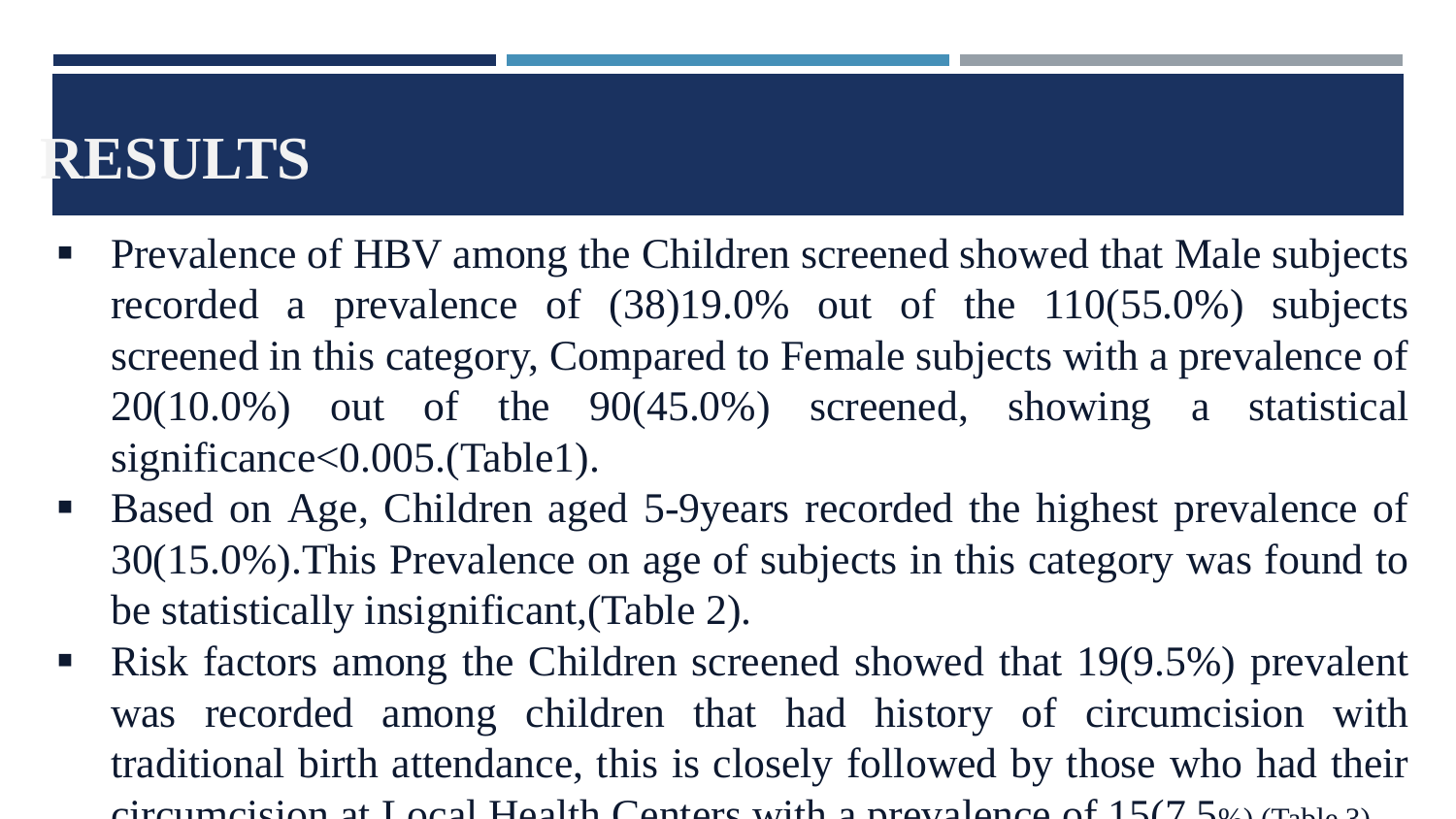- **Prevalence of 3(1.5%) was recorded among children with history of** blood transfusion and those with family history of HBV Infection. All the risk factors are statistically insignificant, P>0.05.(Table 4).
- Considering markers for HBV infection, findings showed that the highest rate of positivity recorded with the HBsAg showed 25% among children screened, HBeAg recorded 4.0%. Anti-HBs which indicate antibody to the HBsAg showed 35(17.5%) positivity while, Anti-HBe positivity recorded 15.0%. Similarly, Anti-HBc Positivity showed a record of 13.5% positivity).(Table 5).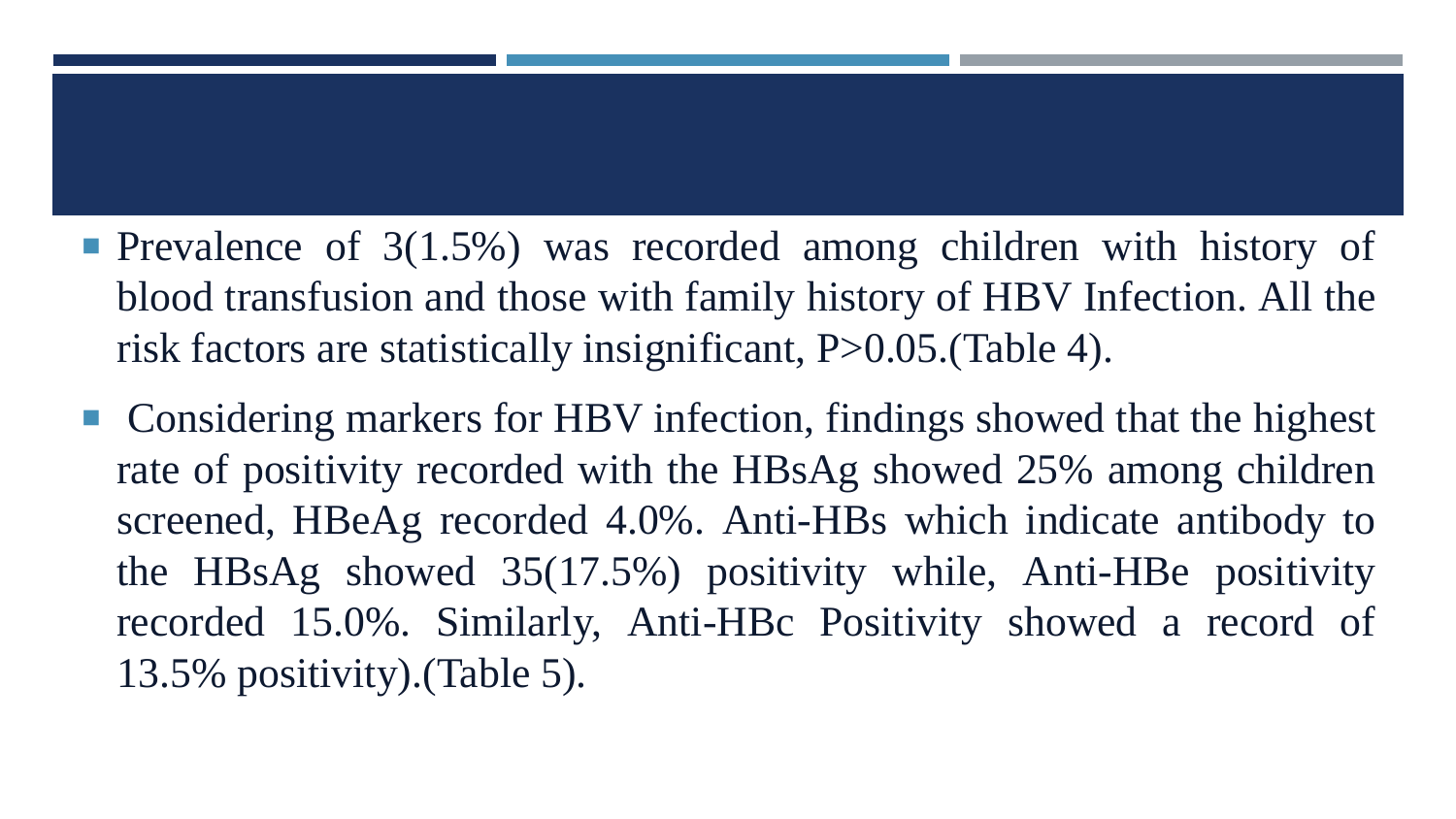|             | Total Number No.<br>Examined $(\% )$ | <b>Positive</b><br>(%) | Negative p-value<br>No.<br>(%) |        | OR    | 95%C.L.       |
|-------------|--------------------------------------|------------------------|--------------------------------|--------|-------|---------------|
| <b>Sex</b>  |                                      |                        |                                |        |       |               |
| <b>Male</b> | 110 (55.0)                           | 38 (19.0)              | 72(36.0)                       |        |       |               |
| Female      | 90(45.0)                             | 20(10.0)               | 70(35.0)                       | 0.0435 | 1.842 | $0.98 - 3.48$ |

の大きなのがないでは、この他があるから、その他にはある。 ここに、「女性の女性の女性の女性」ということに、「ここに、「いなみ」ということをサイトになるか。

Table 2: Distributions of Children screened based on Age.

|             | Total Number No.<br>Examined $(\% )$ | <b>Positive</b><br>(%) | Negative p-value<br>No. .<br>(%) |                             | OR   | 95%C.L.       |
|-------------|--------------------------------------|------------------------|----------------------------------|-----------------------------|------|---------------|
| Age (years) |                                      |                        |                                  |                             |      |               |
| $0-4$       | 41(20.5)                             | 9(4.5)                 | 32(16.0)                         |                             | 0.83 | $0.34 - 2.05$ |
| $5-9$       | 84(42.0)                             | 30(15.0)               | 54(27.0)                         |                             | 1.64 | $0.83 - 3.25$ |
| $10 - 14$   | 75(37.5)                             | 19(9.5)                | 56(28.0)                         | 2020/07/2020 22:33<br>0.460 |      |               |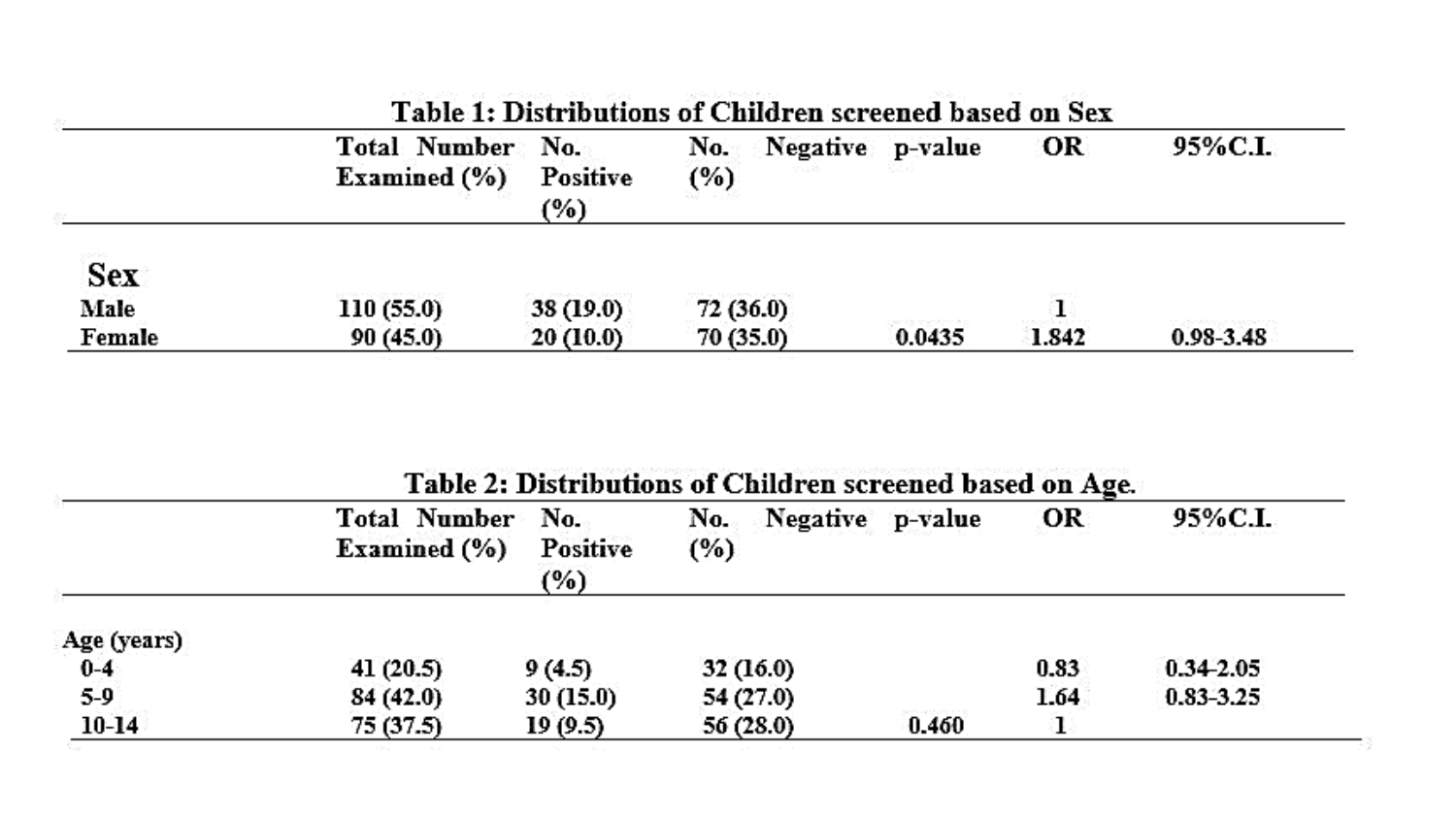|                           | <b>Total Number</b> | No.<br>No. |                  |           | OR   | 95%C.I.                       |  |
|---------------------------|---------------------|------------|------------------|-----------|------|-------------------------------|--|
|                           | Examined (%)        | Positive   | Negative<br>(96) | p-value   |      |                               |  |
|                           |                     | (96)       |                  |           |      |                               |  |
| <b>Clinical history</b>   |                     |            |                  |           |      |                               |  |
| Family history of HBV     |                     |            |                  |           |      |                               |  |
| Yes                       | 15(7.5)             | 3(1.5)     | 12(6.0)          |           | ı    |                               |  |
| No                        |                     | 185 (92.5) | 55 (27.5)        | 130(65.0) |      | 0.5816 0.59<br>$0.116 - 2.18$ |  |
| <b>Blood transfusion</b>  |                     |            |                  |           |      |                               |  |
| Yes                       | 8(4.0)              | 3(1.5)     | 5(2.5)           |           | ı    |                               |  |
| No                        | 192 (96.0)          | 55 (27.5)  | 137(68.5)        | 0.6138    | 1.50 | $0.35 - 6.47$                 |  |
| Surgery                   |                     |            |                  |           |      |                               |  |
| Yes                       | 4(2.0)              | 2(1.0)     | 2(1.0)           |           | 1    |                               |  |
| No                        | 196 (98.0)          | 56 (28.0)  | 140 (70.0)       | 0.6280    | 2.50 | 0.34-18.19                    |  |
| <b>Vaccination status</b> |                     |            |                  |           |      |                               |  |
| Yes                       | 15(7.5)             | 5(2.5)     | 10(5.0)          |           | ı    |                               |  |
| No                        | 185 (92.5)          | 53 (26.5)  | 132 (66.0)       | 0.5873    | 1.25 | $0.41 - 8.82$                 |  |
|                           |                     |            |                  |           |      |                               |  |

#### Table 4: Distributions of Children screened based on Clinical History

KEY: OR = Odd ratio.CI = Confidence Interval

#### Table 5 - Overall Prevalence of HBV markers among children screened

|                 |                | HBsAg     | <b>HBeAg</b> | Anti-HBs | Anti-HBe  | Anti-HBc  | P-Value    |
|-----------------|----------------|-----------|--------------|----------|-----------|-----------|------------|
| <b>CATEGORY</b> | <b>Results</b> | No. (%)   | No. (%)      | No. (%)  | No. (%)   | No. (%)   |            |
| Children        | Positive       | 50(25.0)  | 8(4.0)       | 35(17.5) | 30(15.0)  | 27(13.5)  |            |
|                 | Negative       | 159(75.0) | 192(96.0)    | 165(82.0 | 170(85.0) | 173(86.5) |            |
|                 | Total          | 200(100)  | 200(100)     | 200(100) | 200(100)  | 200(100)  | P < 0.0001 |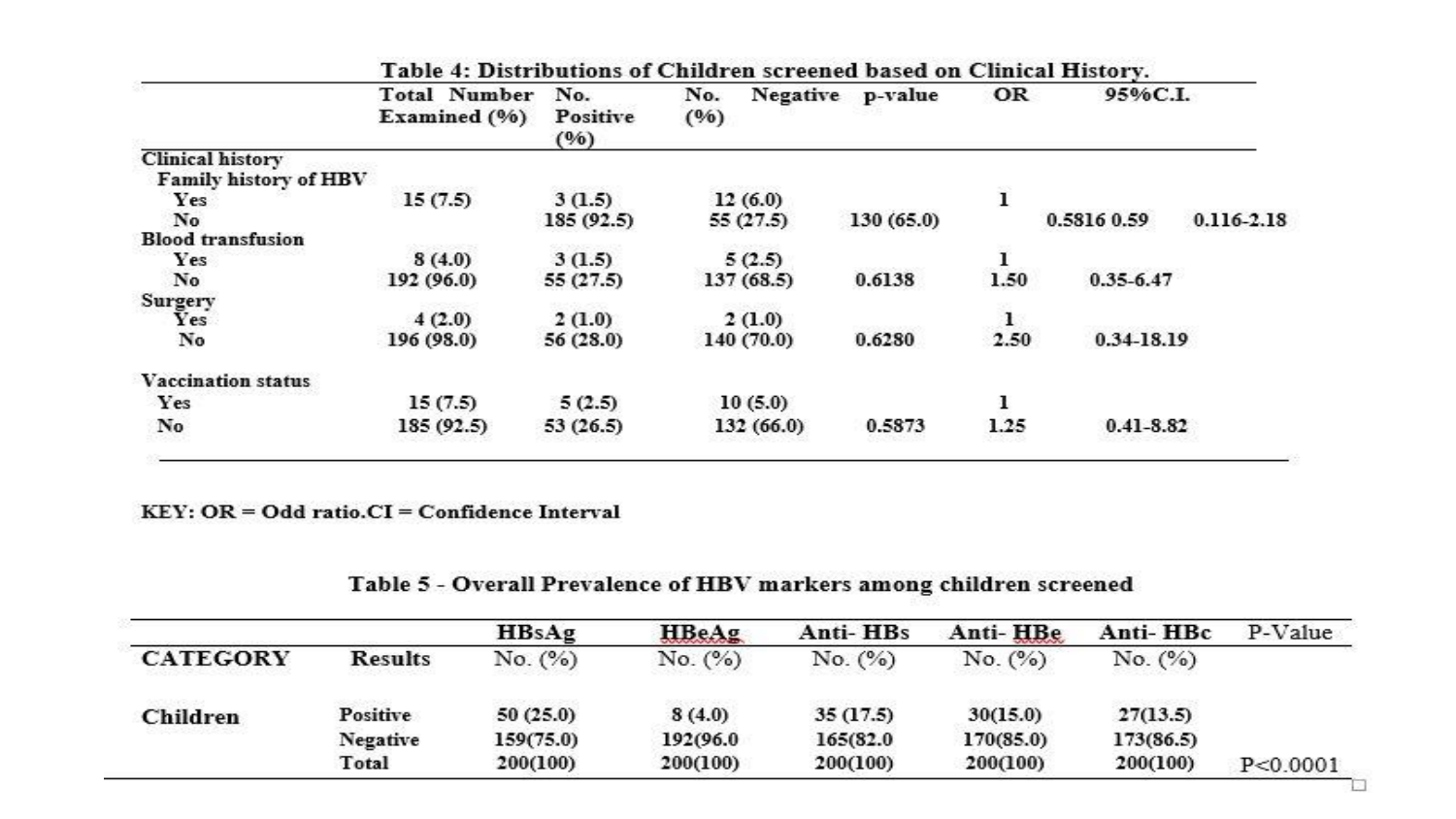# **Discussion**

- In this study, two hundred (200) children were screened, overall prevalence of 58 (29.0%) was recorded, which is much higher than the outcome of a similar study conducted by Ndako *et al.,* 2010 in Kuru Community, North-Central Nigeria with a prevalence rate of 35(9.7%).
- Furthermore, some studies conducted in Nigeria by Sirisena *et al,*2002; Bukbuk *et al.,*2005) corroborated the increasing prevalence of the HBV.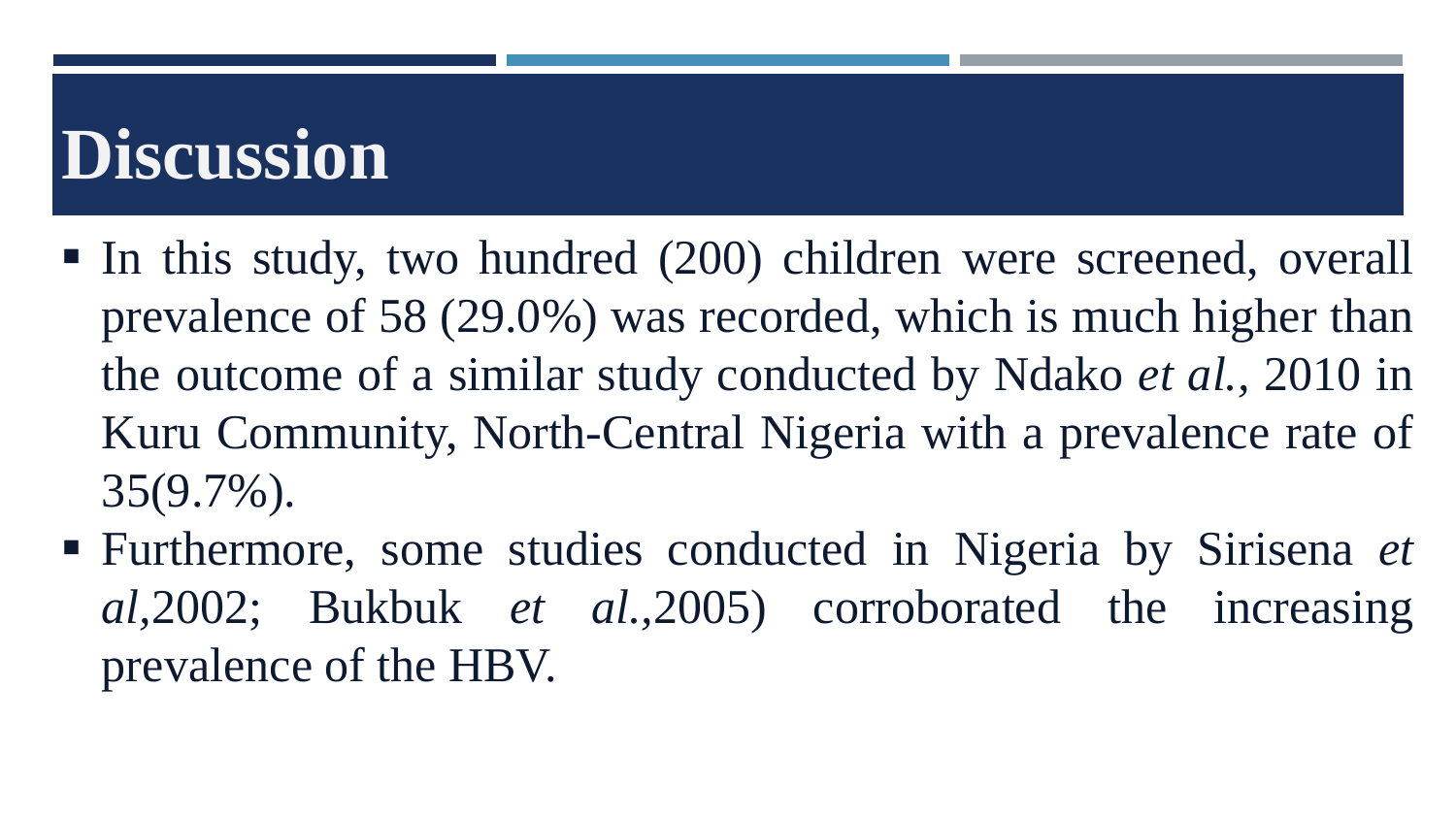# **DISCUSSION**

- The value obtained in this study was however higher than 7.6% prevalence reported in a study among primary school children in Nnewi, Nigeria ( Chukwuka *et al*., 2004) and 6.7% among Saudi Arabian children (Al-Faleh *et al.,* 1992) .
- This study also showed a higher prevalence compared to a similar study among children attending a tertiary health institution in Niger Delta, Nigeria (Alikor, *et al.,* 2007) where 12.4% prevalence was recorded.
- However a much more lower prevalence of 4.6% was obtained in another study by Uleanya and Obidike, 2015 among children attending outpatient clinic (CHOP) of the University of Nigeria Teaching Hospital, Ituku.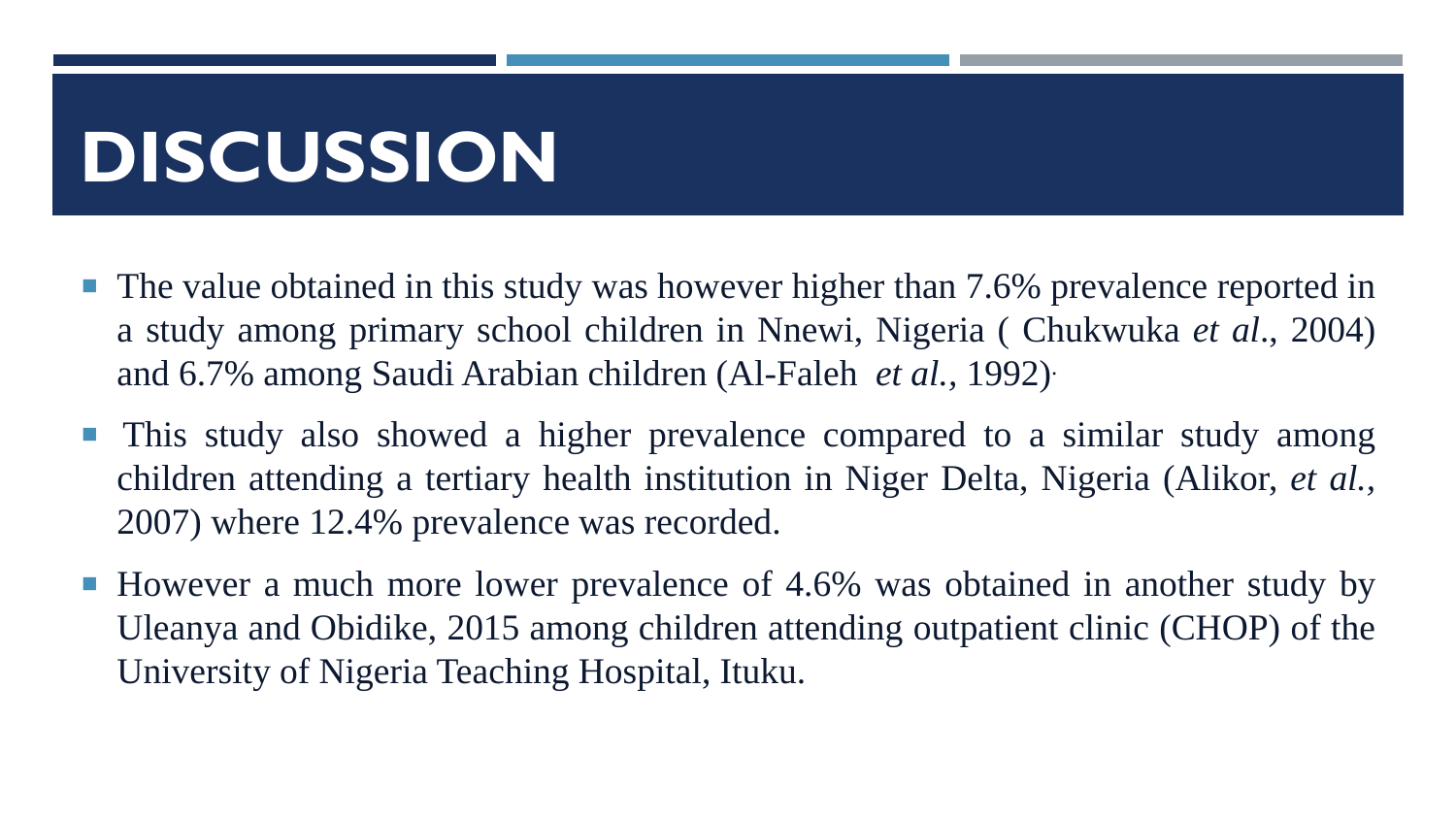- Age distribution of HBV infection in this study showed that, among different age groups screened, subjects aged 5-9 had the highest prevalence rate of 15.0%, compared to 3.9% highest prevalence recorded among children aged 7-9 years as obtained in the work of Ndako *et al.,* 2010.
- In a similar study by Uleanya and Obidike*,*2015 the least prevalence was observed among children aged 1-5 years (2%) while the highest prevalence of HBsAg was observed among those aged 6-10 years with (6.5%) prevalence.
- Studies by Sirisena *et al.,* 2002;Bukbuk *et al.*, 2005,corroborated the increasing prevalence with age and showed the overall prevalence to be above 9.7%.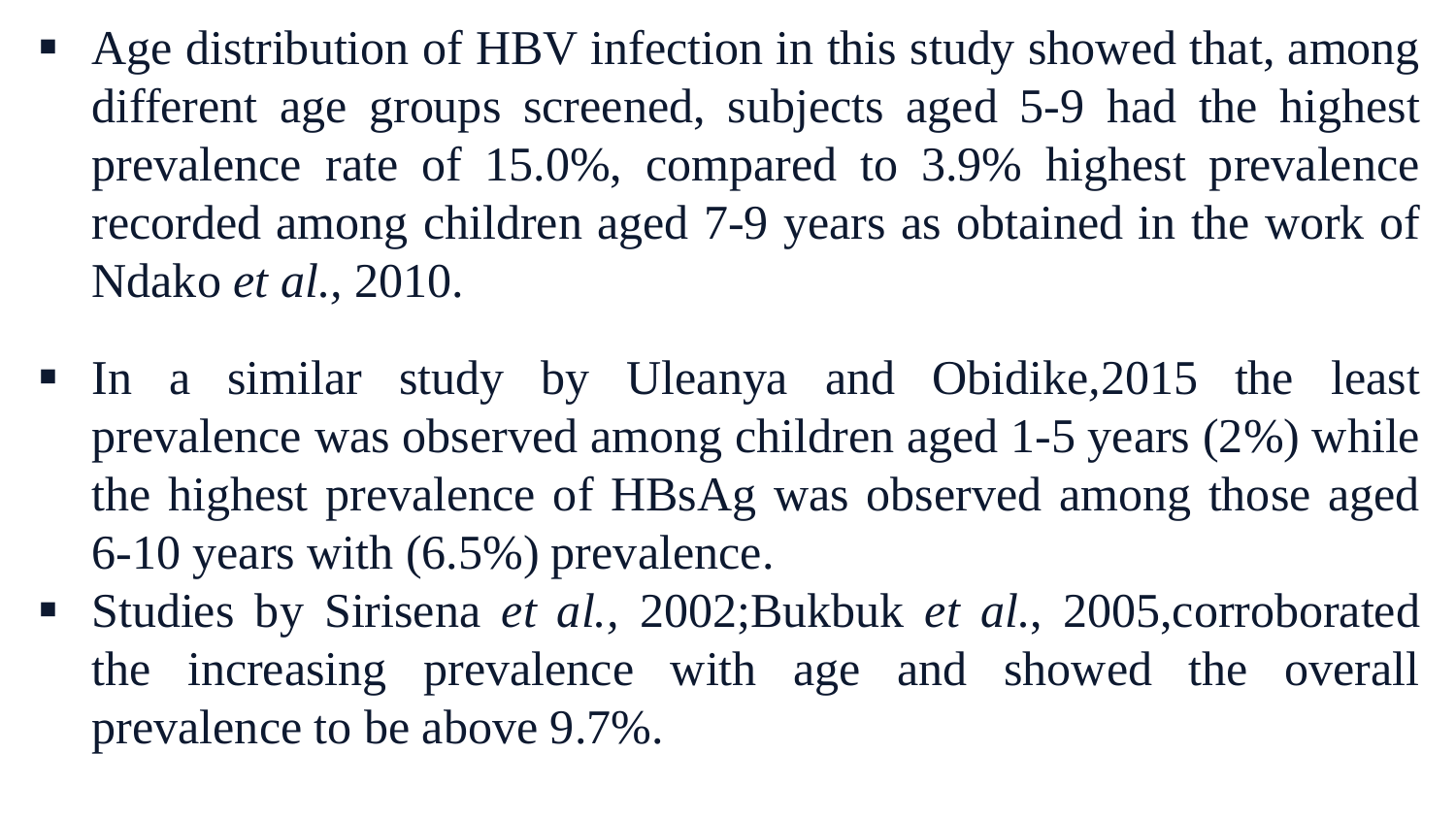# **DISCUSSION**

- The age of acquiring infection remains a major determinant of incidence and prevalence rates. It is believed that 25.0% of children are infected at  $1 - 5$  years of age; while about  $1.0 - 5.0\%$  of those infected are older children that end up as carriers (Goldstein, 2002).
- These carriers, though asymptomatic, might serve as reservoir of the virus and medium for spreading infection among other children (Odusanya *et al*., 2005).
- However, there was no statistical significant relationship between age and the viral infections in this study.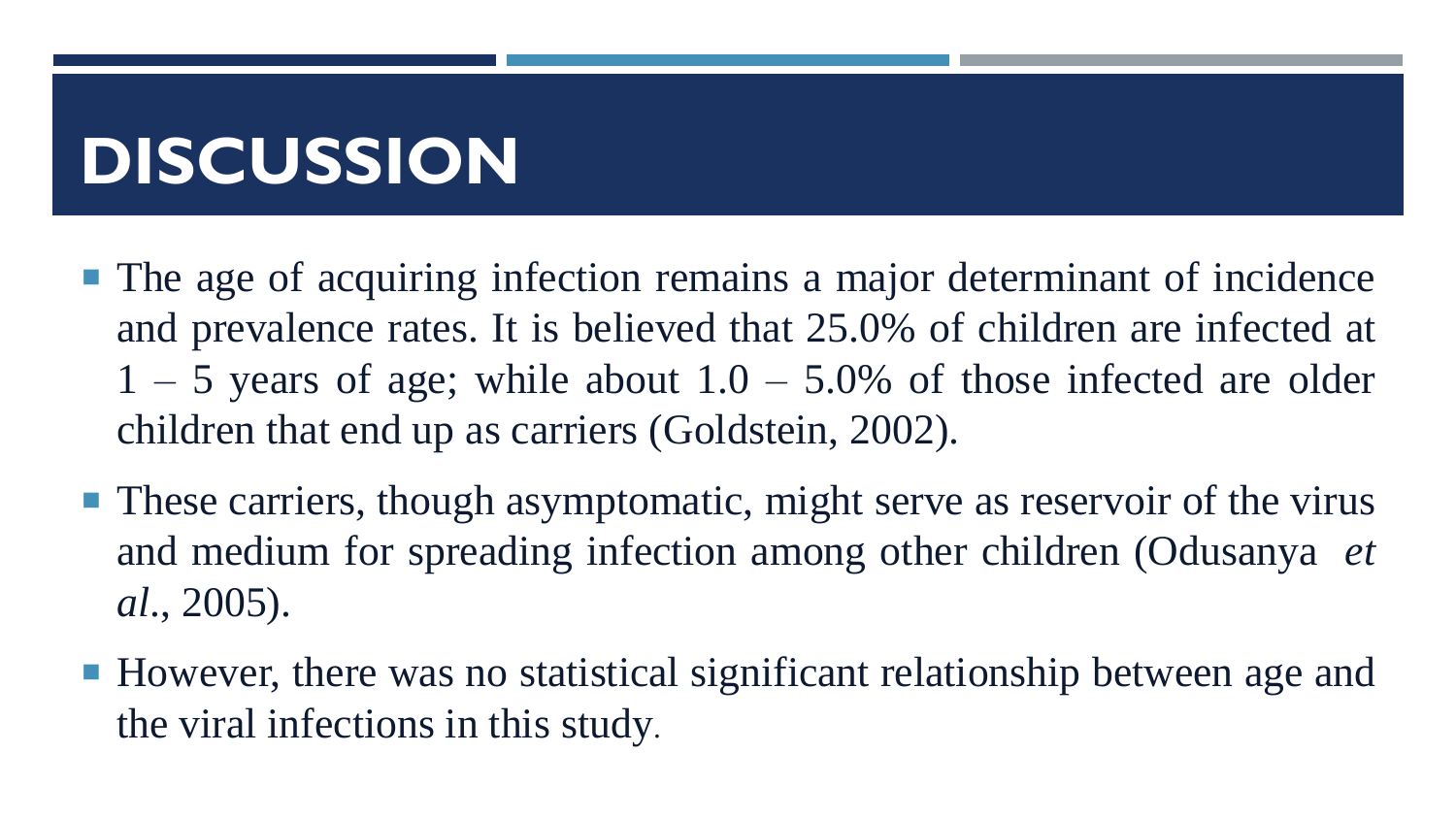- Considering the prevalence of HBsAg based on gender, this study showed that gender is critical to the acquisition of HBV infection. 38(19.0%) of the males tested were positive for the infection compared to 20(10.0%) females.
- This is similar to the work of Bukbuk *et al.*, 2005 who found that HBV antigenaemia was higher among male subjects studied with 47.2 % positivity compared to female subjects with 38.1%.
- Another similarity was observed in the work of Isa *et al*., 2015 who showed that, males were more prevalent with hepatitis B virus infection with (10%) than their female counterparts with (6.7%). However, the result obtained from this study disagrees with the work of Donbraye *et al*., 2014 who reported a higher female prevalence of (15.4%) compared to the male subjects with (12.7%).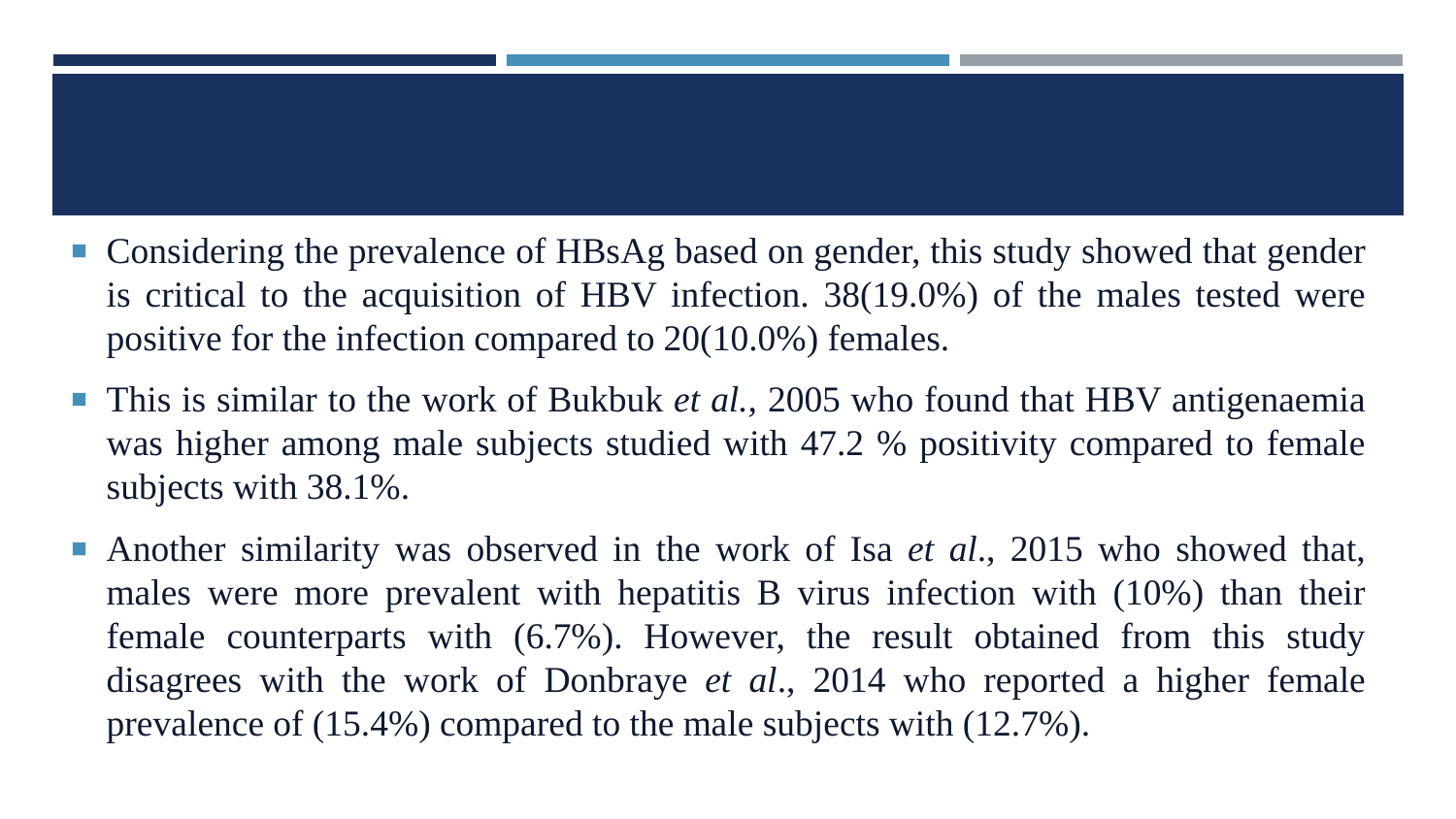- Considering risk factor, children with history of HBV infection in the family recorded 3(1.5%) positivity, compared to those without any history of HBV infection.
- Similarly, findings from this work showed that children positive for HBsAg with history of HBV infection in the family recorded 15(7.5%) positivity. This suggests that they may have contacted the virus from their mother, family members or peer groups.
- If has been shown that children can acquire HBV infection during delivery or post –partum through breast feeding or from chronic carrier mothers, and through contact among siblings or children of poorer and larger families(Agbede *et al., 2007)*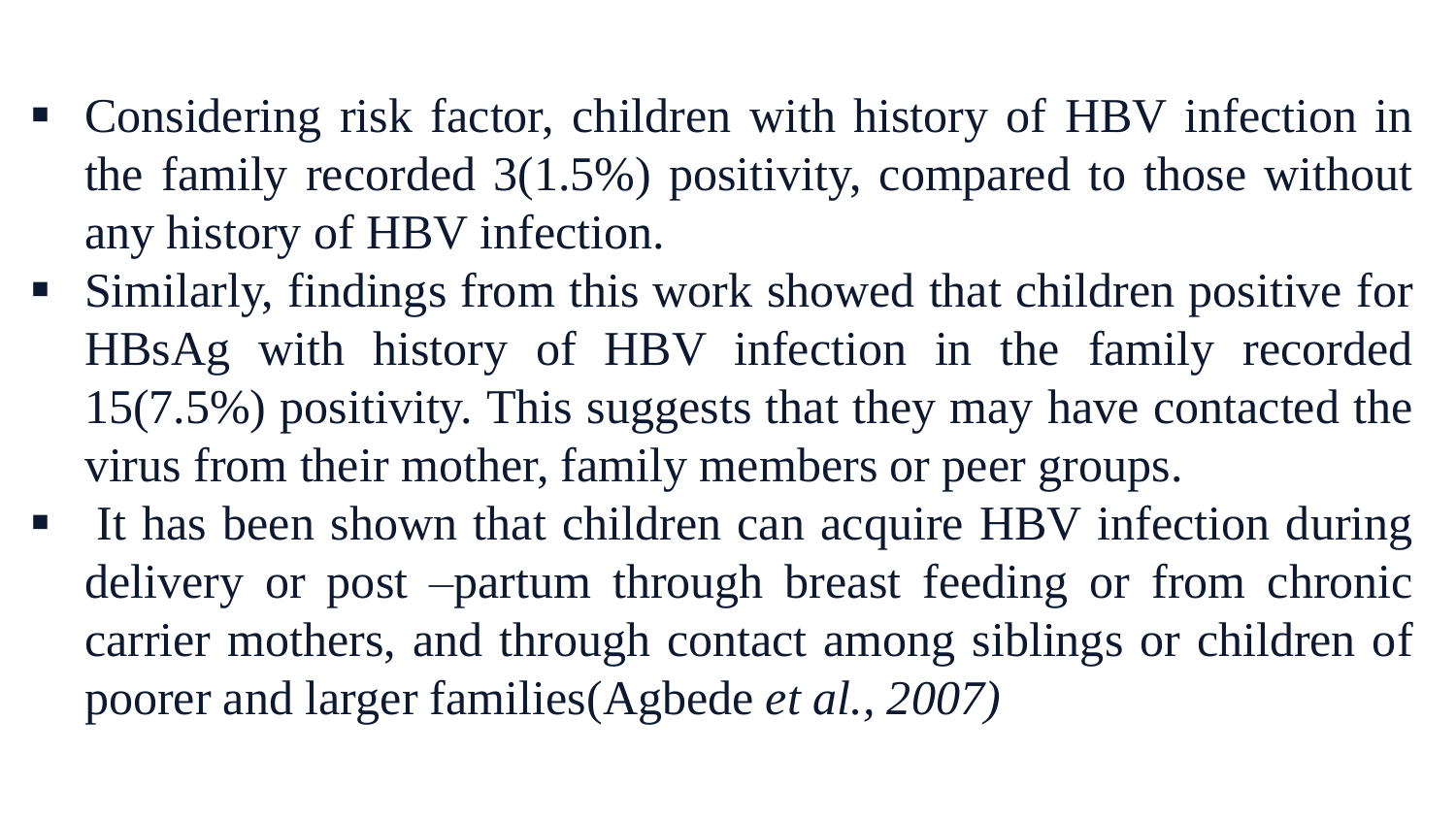- However, it has been suggested that the higher the social class, the lower the number of children positive to HBsAg. This could be because people in the lower socioeconomic class are more likely to indulge in activities that may promote infection with HBV such as alternative medicine, share sharp objects and toothbrushes.
- This is similar to the findings of Emechebe *et al*., 2008 Furthermore, serological evidence of previous HBV infections varies depending on age and socioeconomic class (Ezegbudo *et al*., 2004) .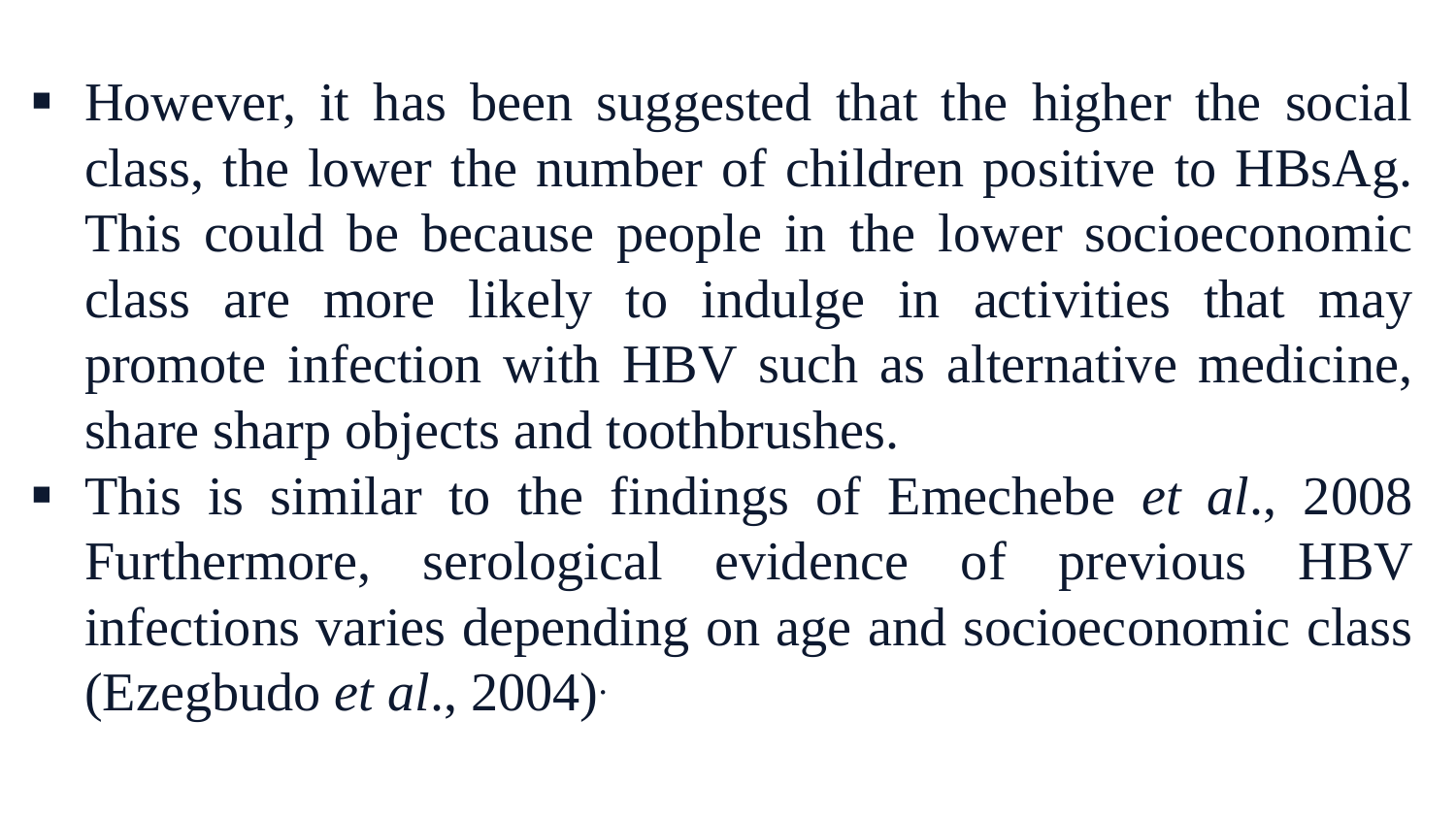# **Conclusion**

- The prevalence rate of Hepatitis B virus recorded from this study is alarming going by the predisposing risk factors outlined which calls for a prompt enlightenment on the various risk factors that can predispose our study subjects to HBV infections.
- It is most disturbing that majority of parents and guardian of the subjects screened had no knowledge of hepatitis B virus (HBV), which emphasizes the need for public enlightenment campaign coupled with routine screening, prompt vaccination regimen and management of infected individuals.
- **These measures would help reduce the cycle of transmission in**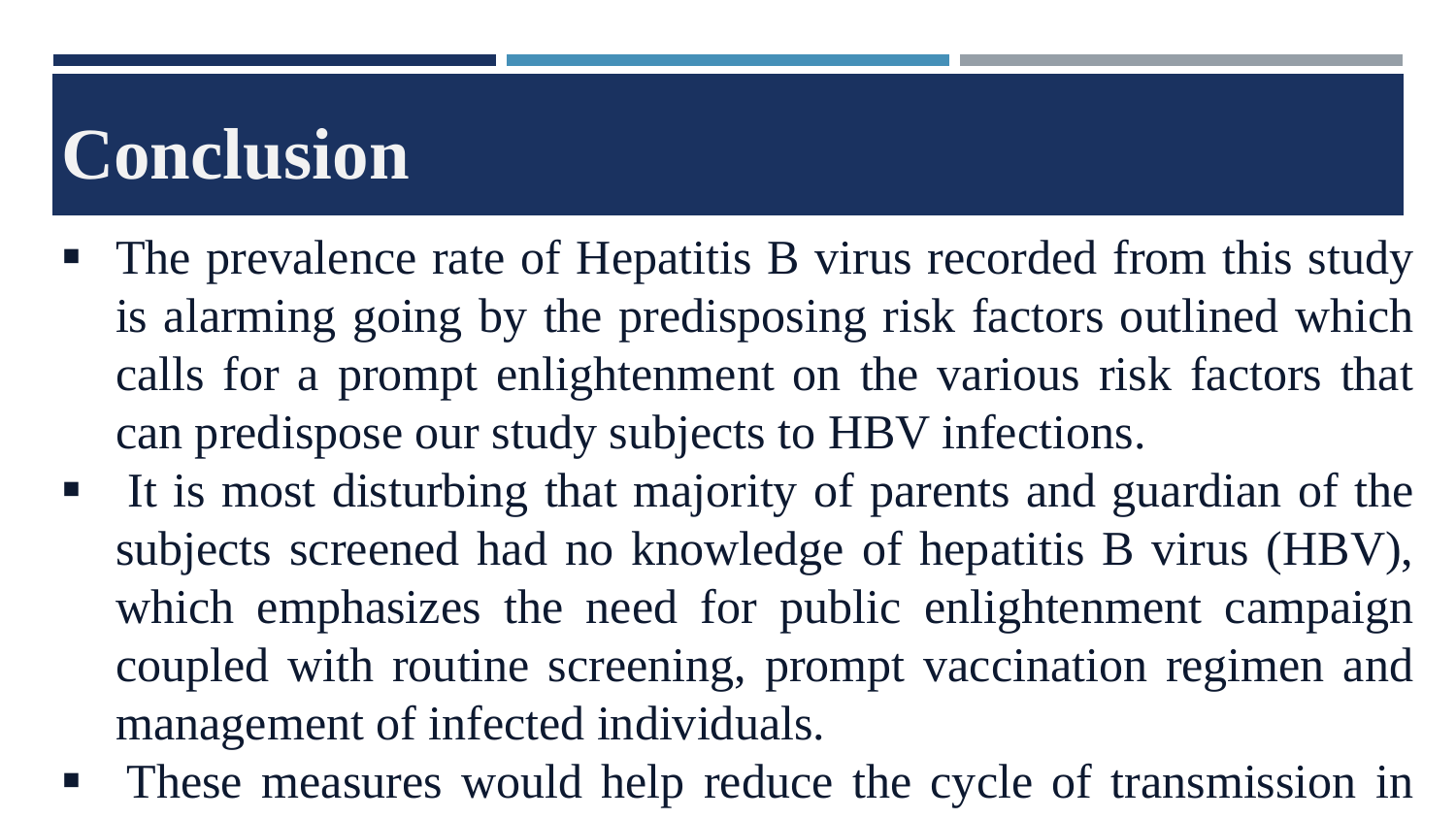## **SELECTED REFERENCES**

- Baba MM, Ajayi BB, Ekanem IA. (2000). Prevalence of hepatitis B surface antigen among patients suspected of liver diseases in a Nigerian hospital. Niger Postgrad Med Journal,7:91—95.
- Kramvis A, Kew M, François G 2004). March."Hepatitis B virus genotypes".2005; *Vaccine* 23 (19):2409–23. doi:10.1016/j.vaccine.10.045.PMID 15752827.
- Lavanchy D. (2004). Hepatitis B virus epidemiology, disease burden, treatment, and current and emerging prevention and control measures. Journal of Viral Hepatitis,11:97—107.
- Kire CF. (1996). The Epidemiology and Prophylaxis of Hepatitis B in sub-Africa: a View from tropical and subtropical Africa. *Gut; 38: S5-S12*6.
- Prescott LM, Harley JP and Klein DA Microbiology. 2008; (7th edn), McGraw Hill, New York pp 936.
- Sirisena ND, Njoku MO, Idoko JA. (2002). Carriage rate of hepatitis-B surface antigen (HBsAg) in an urban community in Jos, Plateau State, Nigeria. Niger Postgrad Med Journal,9:7—10.
- World Health Organization (WHO) 2004. Advanced Immunization Management (AIM). Hepatitis B. [Cited 2005 August 19]. Available from: [www.who.int/mediacentre/](http://www.who.int/mediacentre/) factsheets/fs204/en/.
- Yazigi N, Balistrere WF. (2007). Viral Hepatitis. In: Kliegman RM, Behrman RE, Jenson HB, Stanton BF (eds) Nelson Textbook of Paediatrics. 18th edition, Philadelphia, Saunders Elsevier.1680-1690.